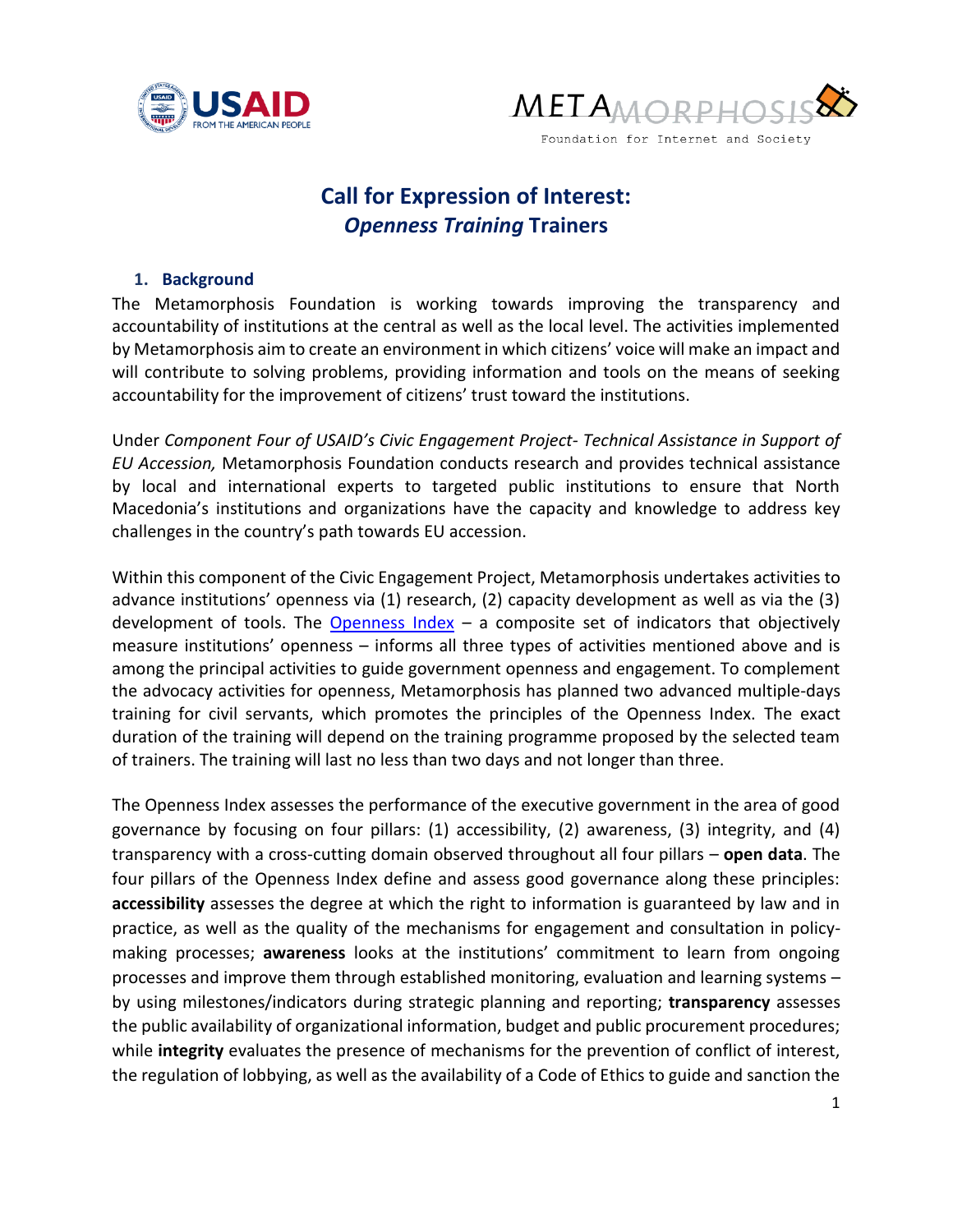behavior of public servants. Each pillar of the Index consists of subdomains and indicators weighted with the adequate value within their pillars:

- Accessibility: access to Information, citizen interaction, public consultation;
- Awareness: reporting, monitoring and evaluation, Parliamentary monitoring, strategic planning;
- Integrity: Code of Ethics, conflict of interest prevention; lobbying rules;
- Transparency: budget planning and reporting, organizational information, public procurement.

For the purpose of conducting two advanced trainings on openness, Metamorphosis Foundation will hire a team of experienced trainers with subject-matter expertise on all pillars of the Index.

### **2. Objectives**

The overall objective of this engagement is to provide two advanced face-to-face trainingsto civil servants equipping them with particular tools and methods that serve toward improving the openness of their respective institutions.

The specific objectives include:

- The training programme equips training participants with in-depth knowledge about the importance and interconnection of all pillars of decision making.
- The training programme equips training participants with particular tools and method to exercise the principles of the Openness Index.

### **3. Tasks and Responsibilities**

- The team of trainers will devise a training plan and deliver two sets of two/three days training that covers all four pillars of the Openness Index, drawing attention to the crosscutting value of open data towards serving openness.
- Prior and after the training the trainers will conduct an evaluation with the participants against the training objectives and will prepare a report with interpretation and conclusion about the findings. The report will also include overall information about the training delivery.
- The trainings will cover the following topics:
	- o Understanding openness from the perspective of the citizen;
	- $\circ$  How to ensure an effective exercise of the right to access information upon request and proactively;
	- $\circ$  How to effectively use the website and social media to maintain regular communication and engagement with the general population: what and how (format, frequency, etc.) information are communicated on the website and social media;
	- o How to clearly communicate organizational information, public procurement and budgeting about the institutions;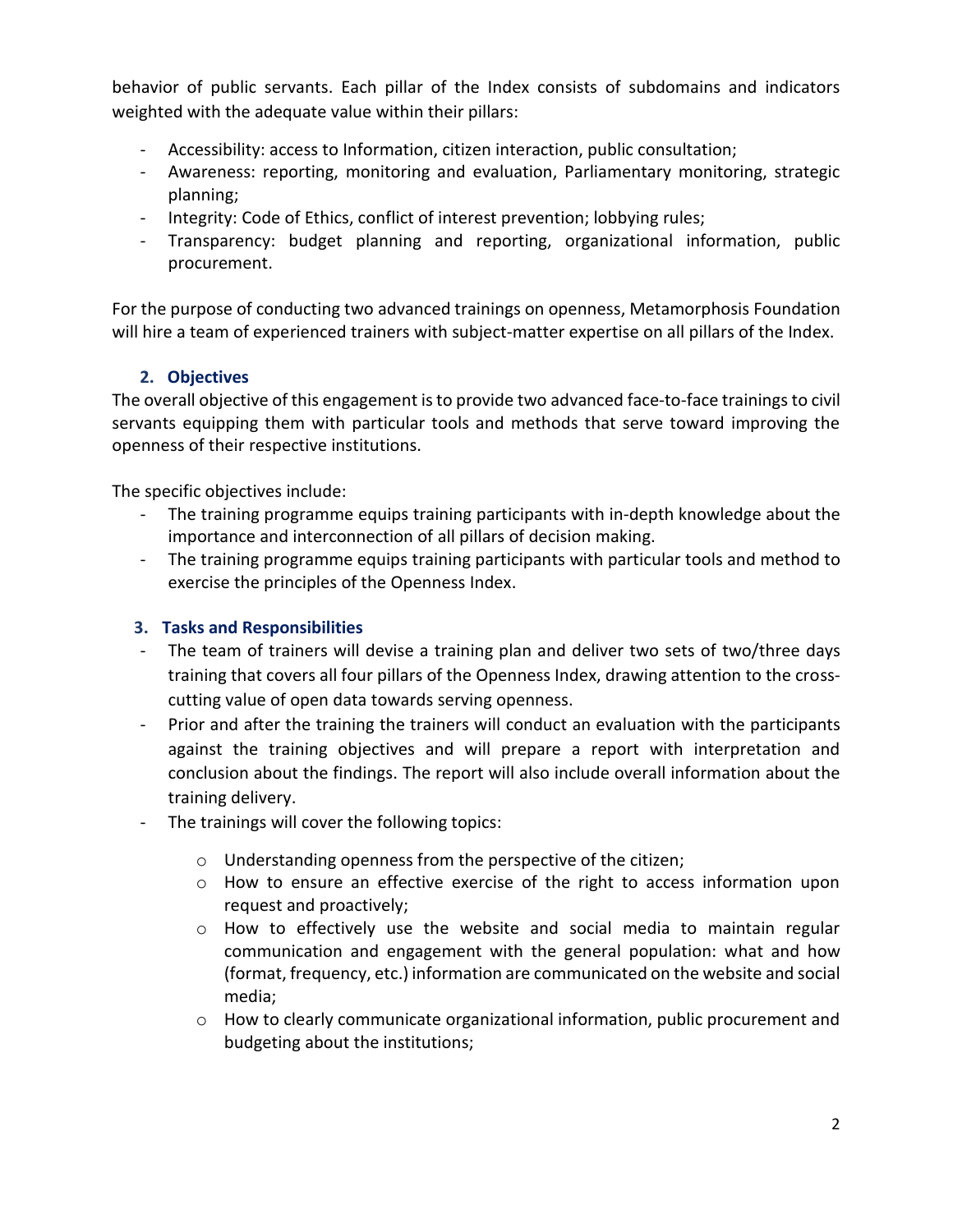- o The importance of successful programme-planning, monitoring, evaluating and reporting against set targets in being accountable to the general public about work conducted, successes as well as failures;
- $\circ$  The importance of collecting data on all policies and informing policy-making and the reform process with them;
- o The value of regularly collecting and updating data in registers and data sets;
- o Ensuring the integrity of civil servants: collecting data on it and reporting about how it develops;
- $\circ$  The importance of well-thought, well-planned and conducted public debates and consultations: how to make sure that citizens and civil society organizations show interest and give genuine, good quality input in policy making processes.
- $\circ$  Documenting and responding to accepted recommendations in the policy making process.
- o How to make the most of cooperation with CSOs.
- The team of trainers will make all training materials (presentation, exercises, reading materials) available prior to the training.

The trainers will coordinate with the Metamorphosis Foundation throughout the process and will jointly define the steps. Metamorphosis Foundation will support the trainers with all available resources and contacts during the engagement timeframe.

# **4. Qualifications**

### *Experience and competencies:*

- Subject matter expertise: each trainer in the team has at least three years of relevant work experience on the subject that the trainer will cover in the training;
- Each trainer has at least one-year training experience on the subject that the trainer will cover.

# **5. Applications and Evaluation Process**

Interested teams need to submit the following documents to [qendresa@metamorphosis.org.mk](mailto:qendresa@metamorphosis.org.mk) by *27 December 2021*:

- CVs of each trainer in the team to prove subject matter expertise and training expertise;
- Financial offer with a breakdown of costs per day for each team member. The total amount should reflect the cost of two sets of trainings given as **Attachment 1.** The total amount of the financial offer may not exceed USD 4500.
- A short concept of the training plan/agenda (not exceeding three pages at most) where the teams clearly demonstrates how the set objectives of the engagement will be met.

The applications will be assessed as follows:

- CV 40 points
- Short training concept 30 points
- Financial offer 30 points
	- o **Total: 100 points**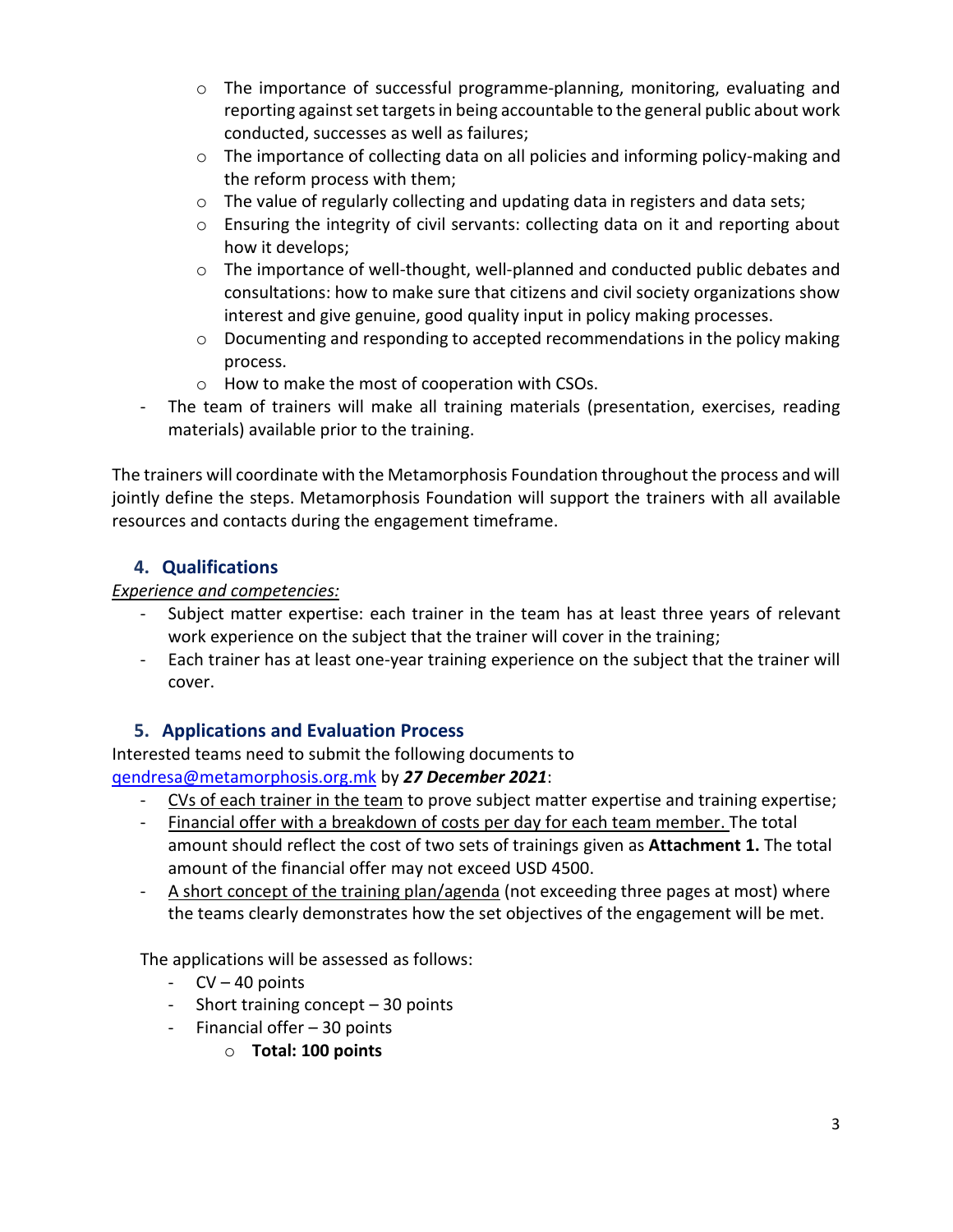### **6. Timing**

The trainings will be finalized by April 2022, at the convenience of the trainers, Metamorphosis and the targeted public servants.

Between January and February the trainers will be expected to be in regular communication between themselves and Metamorphosis Foundation to fine-tune the approach and finalize the training plan.

### **7. Deliverables**

- 1. Training scenario.
- 2. Two sets of two-to-three days training delivered in a face-to-face setting.
- 3. Pre and post assessment of the training: the team will make available for Metamorphosis the raw data as well as a summary report in the final report for each cycle of training.
- 4. Final Report for each cycle of training.
- 5. Training materials.